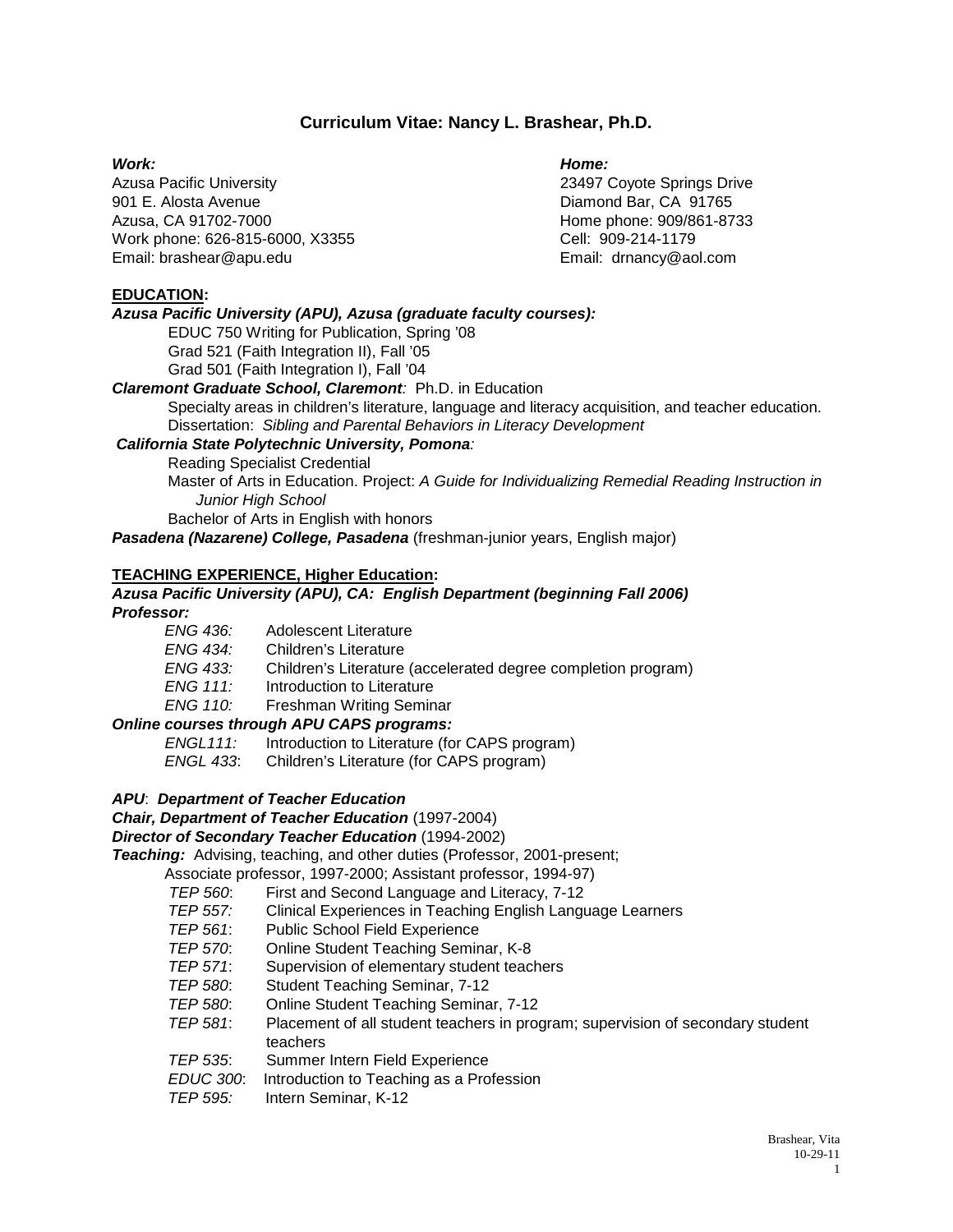#### *APU, Operation Impact*

| LDRS 574: | Servant Leadership (Zimbabwe, 2001; Kazakhstan, 2007)         |
|-----------|---------------------------------------------------------------|
| LDRS 520: | Understanding Vocation in a Changing World (Kazakhstan, 2007) |
| EDUC 515: | Innovations in Technology (Zimbabwe, 2001)                    |

*Occidental College*, CA (1993-94): Teacher Education Program (one-year non-renewable contract) *Assistant Professor*: Supervised students in English-only, transitional, and bilingual classrooms.

*EDUC 227*: Field Experience (Elementary) *EDUC 228*: Student Teaching II (Elementary) *EDUC 229*: Student Teaching III (Elementary) *EDUC 249*: Student Teaching III (Secondary) *EDUC 120/220*: Curriculum/Instruction in the Elementary School (Math, Social Science, and Science) *EDUC 112/212*: Reading/Language Arts in the Elementary School

*Claremont Graduate School*, CA (1985-93): Teacher Internship Program

*Faculty Associate (adjunct)*: Mentored, advised and taught K-12th grade interns

*EDUC 301*: Teaching/Learning Process I

*EDUC 303*: Teaching/Learning Process II and III for elementary

*& 304* and secondary interns

*EDUC 366*: Organizational Strategies for Elementary School Teachers

#### *California State Polytechnic University*, Pomona, CA (1993-94), English Department *Instructor (adjunct):*

*ENG 324:* Children's Literature

*Pacific Christian College*, CA (1981-1986): English Department

#### *Instructor (adjunct):*

*GE095*: Reading and Study Skills, instructor *GE100*: Written Communications, instructor English-As-A-Second-Language Lab: Designed and implemented TOEFL Lab

#### **TEACHING EXPERIENCE, Public Schools:**

*Maple Hill Elementary School*, Walnut Valley Unified School District (WVUSD), CA (1989-1990). *Classroom Teacher:* 3rd grade

*Tuffree Junior High School*, Placentia Unified School District, CA (1974-1980) *Classroom Teacher:* 7th and 8th grade language arts and in the GATE program *Reading Specialist:* Taught special education, ESL/bilingual, and at-risk students *Chair, Reading Department*

*Rowland Unified School District and Walnut Valley Unified School District,* (1973-1974) *Substitute teacher:* Elementary, middle school, and secondary level

*Suzanne School*, Walnut Valley Unified School District, CA (1973) *Student teacher:* 7th grade language arts, math, remedial reading, and cake decorating

#### **CREDENTIALS, CERTIFICATES, TRAINING:**

*Sloan Moodle "Getting Started" Online Training Certificate (specific course) Teaching Performance Assessment (TPA) Training and Calibration, Task 2 Standard Life Credential*, grades K-8 *Standard Life Credential* for English, grades 7-12 *Ryan Reading Specialist Credential*, K-adult education *Cross-cultural, Language and Academic Development Certificate (CLAD),* grades K-12 *Pathwise Classroom Performance Assessments Observer Proficiency Certificate* (ETS, 1997)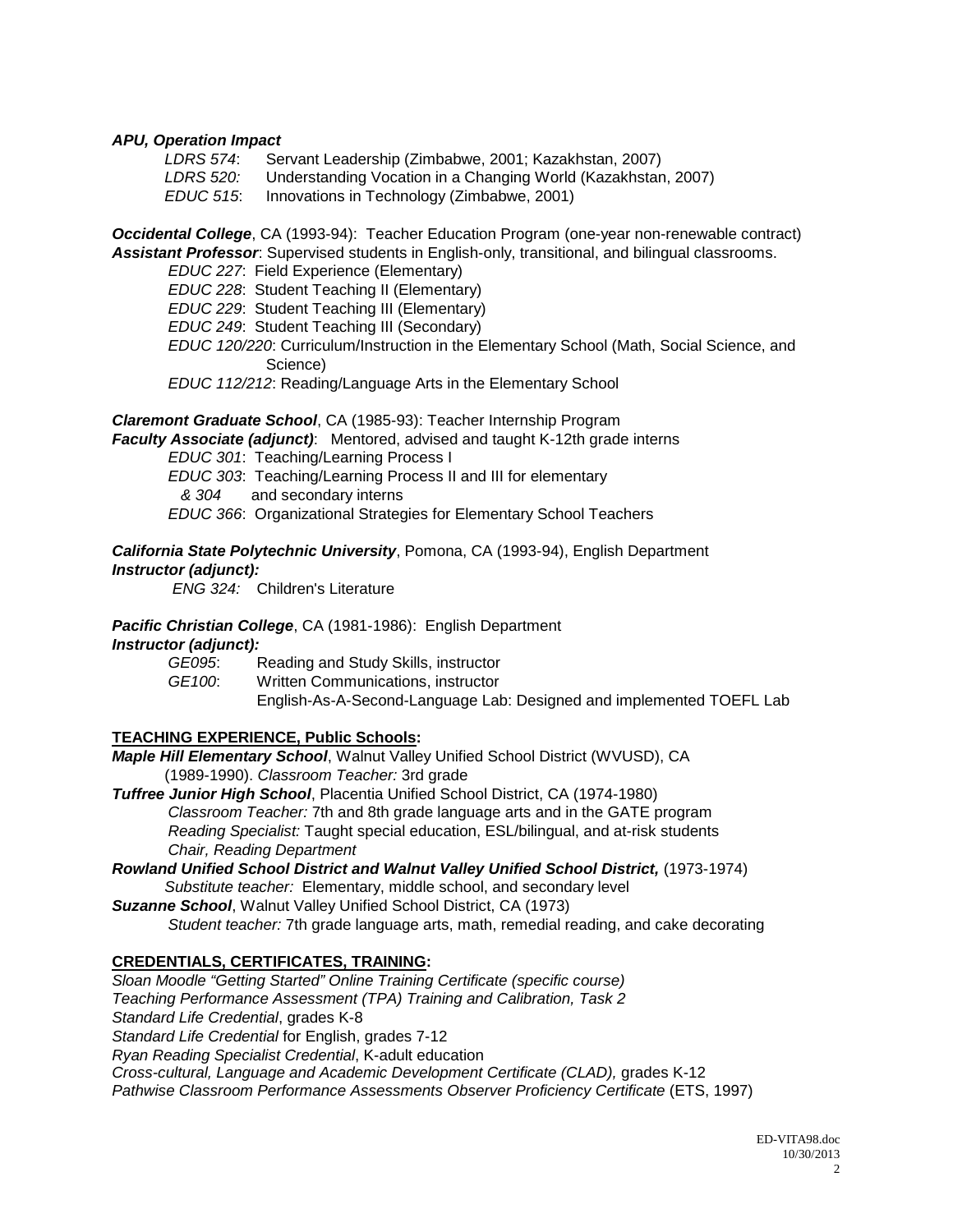#### **PUBLICATIONS:**

- (in press for Dec. 2011) Givens, R., & Brashear, N.L. (2011). Good boundaries make good educators: Guidelines for building healthy boundaries between teachers and students. *Teachers of Vision*.
- Brashear, N. L., & Thorsos, N.J. (2011). The ABCs of spiritual principles for "growing" a healthy learning environment. *Teachers of Vision,* Vol. LVII (No. I), 5-29.
- Brashear, N. L. (2009, Spring). A game plan for "playing" with family literacy. *The Dragon Lode: The journal of the Children's Literature and Reading special interest group* (International Reading Association). *28*(1), 12-21.
- Brashear, N. (2009, Spring ). Review of D. S. Strickland, *Literacy leadership in early childhood: The essential guide*. *Childhood Education, 85* (3), p. 198.
- Brashear, N., & Test, A. (2009). Test Bank for B. Stanford & F.W. Parkay, *Becoming a teacher* (8<sup>th</sup> ed.). Upper Saddle River, NY: Merrill.
- Brashear, N., & Test, A. (2009). *Instructor resource manual* for F. W. Parkay & B. H. Stanford, *Becoming a teacher* (8<sup>th</sup> ed.). Upper Saddle River, NY: Merrill.
- Brashear, N. (2009). (Pearson). *General teaching methods site mapping* for MyEducationLab. Boston: Pearson/Allyn and Bacon.
- Brashear, N. (2009). Pearson Test Bank Pre- and Post-Questions for J. Vacca, R. Vacca, M. Gove, L. Burkey, L. Lenhart, & C. McKeon, *Reading and learning to read (7<sup>th</sup> ed.).* Boston: Pearson/Allyn and Bacon.
- Brashear, N., & Jantzi, J. (2008). *Instructor resource manual* for G. E. Hall, L. F. Quinn, & D. M. Gollnick, *Joy of teaching: Making a difference in student learning* (1<sup>st</sup> ed.). Boston: Pearson/Allyn and Bacon.
- Jantzi, J., & Brashear, N. (2008). Test Bank for E. Hall, L. F. Quinn, & D. M. Gollnick, *Joy of teaching: Making a difference in student learning* (1<sup>st</sup> ed.). Boston: Pearson/ Allyn and Bacon.
- Jantzi, J., & Brashear, N. (2008). Test Generator for E. Hall, L. F. Quinn, & D. M. Gollnick, *Joy of teaching: Making a difference in student learning* (1<sup>st</sup> ed.). Boston: Pearson/ Allyn and Bacon.
- Brashear, N., & Jantzi, J. (2008). Companion Website for E. Hall, L. F. Quinn, & D. M. Gollnick, *Joy of teaching: Making a difference in student learning* (1<sup>st</sup> ed.). Boston: Allyn and Bacon.
- (In process) Brashear, N. *Moonlight madness* (working title; adolescent fiction).
- (In process) Brashear, N. *The jumping-off place* (working title; adolescent fiction).
- Brashear, N. (2007, March). *Choco the bear and his missing treasure*. Orange, CA: Children's Hospital of Orange County. Distributed to 60,000 Orange County residents.
- Brashear, N.(2006). National and state standards in teacher education (continuing selections in six chapters) in B. Stanford & F.W. Parkay *Becoming a teacher* (7<sup>th</sup> ed.). Boston: Allyn & Bacon.
- Brashear, N., & Jantzi, J. (2006). *Instructor resource manual* to accompany B. Stanford & F.W. Parkay *Becoming a teacher* (7<sup>th</sup> ed.). Boston: Allyn & Bacon.
- Brashear, N. (2006). Book proposal review for *The Five-Minute Lesson Plan*. Boston: Pearson Education.
- Brashear, N., & Jantzi, J. (2006). *Website: Student responses to* readings to accompany B. Stanford & F.W. Parkay *Becoming a Teacher* (7<sup>th</sup> ed.). Boston: Allyn & Bacon.
- Brashear, N., & Jantzi, J. (2005). *Educational foundation study cards*. Boston: Allyn & Bacon.
- Brashear, N., & Jantzi, J. (2003). *Instructor resource manual* to accompany B. Stanford & F.W. Parkay *Becoming a teacher* (6<sup>th</sup> ed.). Boston: Allyn & Bacon.
- Brashear, N.(2003). National and state standards in teacher education (selections in five chapters) in B. Stanford & F.W. Parkay *Becoming a teacher* (6<sup>th</sup> ed.). Boston: Allyn & Bacon.
- Brashear, N. (contributor with S. O'Sullivan and B. Field, authors) (2003). *2042 CCTC programs for multiple- and single-subject traditional and intern credential programs*.
- Brashear, N. & Albertson, M. (1999). 'Getting to know me' project: Creating a safe learning environment for students and teachers. In S. Totten (Ed.), *Preparing* m*iddle level educators: Practicing what we preach.* New York, NY: Palmer Press.
- Brashear, N., & Albertson, M. (1999). Smart teachers, smart students: Applying educational technology in the middle school classroom. In S. Totten (Ed.), *Preparing* m*iddle level educators: Practicing what we preach.* New York, NY: Palmer Press.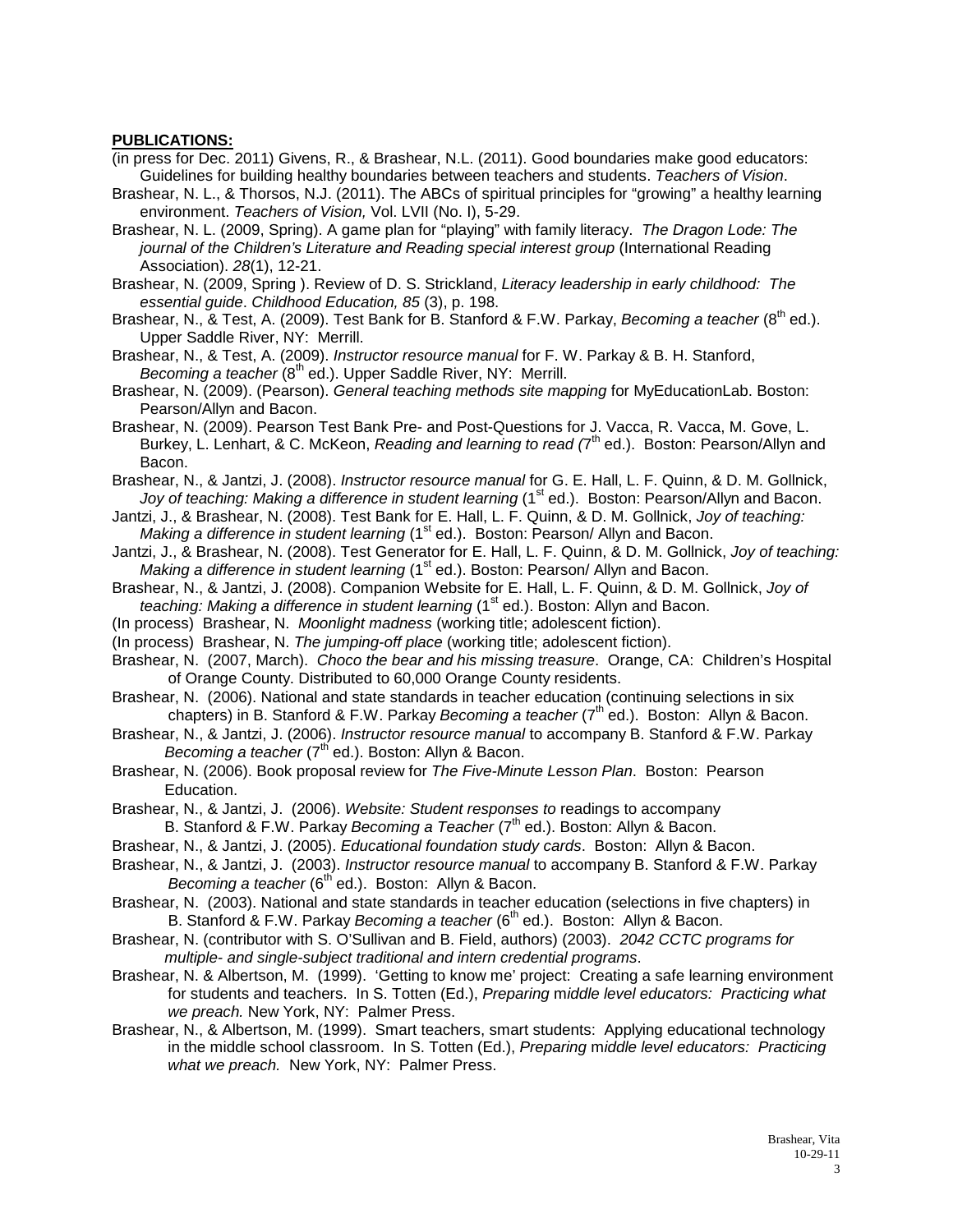- Brashear, N, & Angus, C. (1998). Book links: Connecting literature and the curriculum. In P. Dreyer (Ed.), *Claremont reading conference fifty-sixth yearbook.* Claremont, CA: Claremont Reading Conference.
- Brashear, N. (1998). *Teacher education service learning field experience handbook*. Azusa, CA: Azusa Pacific University.
- Brashear, N. (1998). *Single subject handbook for student teaching*. Azusa, CA: Azusa Pacific University.
- Brashear, N. (1997). Cultivating servant leaders in teacher education for the 21<sup>st</sup> century. In D. Elliott (Ed.), *Nurturing reflective Christian teachers in teacher education*.
- Brashear, N. (Reviewer). Films/videos. In *Childhood education.* (2 reviews published, 1994-95).
- Brashear, N. (Contributor). (1992-93, 1993-94 *and* 1994-95). *Young reader medal activity book.*  California: California Young Reader Medal Committee in conjunction with CATE, CLA, CMLEA, and CRA.
- Brashear, N. (1993, dissertation). *Sibling and parental behaviors in literacy development*. Ann Arbor, Michigan: University Microfilms.
- Brashear, N. (1988). Emergent literacy. In M. P. Douglass (Ed.), *Claremont reading conference fiftysecond yearbook* (pp. 99-108). Claremont, CA: Claremont Reading Conference.
- Brashear, N. (1986). "Who said that?" in semiotic meanings in *The name of the rose.* In M.P. Douglass (Ed.), *Claremont reading conference fiftieth yearbook* (pp. 251-252). Claremont, CA: Claremont Reading Conference.

#### **RESEARCH IN PROCESS, PROFESSIONAL DEVELOPMENT WORKSHOPS, PRESENTATIONS, AND OTHER PROFESSIONAL PARTICIPATION:**

- *Presenter:*Brashear, N. (2011, Oct. 27). *Launching your novel—NaNoWriMo style!* Presentation for Authors Anonymous, APU Student Club.
- *Co-presenter.* Brashear, N., & Angus, C. (2011, April). *How do they translate? Outstanding international*  picture books. Paper presented at the 44<sup>th</sup> Annual Fay B. Kaigler Outstanding International Picture Books, University of Southern Mississippi.
- *Co-presenter.* Angus, C., & Brashear, N. (2011, March). *And the winner is! The 2011 Caldecott books.* Paper presented at the 15<sup>th</sup> Annual Charlotte S. Huck Children's Literature Festival, Redlands University, CA.
- *Panelist*:Brashear, N., Sipper, K., & students. (2010, March 5). *Writing for children: A panel discussion by authors*. Azusa, CA: APU Common Day of Learning. Included student presentations.
- *Co-presenter***:** Brashear, N., & Angus, C. (2011, March). *International picture books and literacy lessons*  in elementary classrooms. Paper presented at the 15<sup>th</sup> Annual Charlotte S. Huck Children's Literature Festival, Redlands University, CA.
- *Co-presenter:*Brashear, N., & Cline, J. (student). (2010, Oct.). *Getting ready for NaNoWriMo, National Novel Writing Month.* Presentation for Authors Anonymous, APU Student Club.
- *Co-presenter:*Brashear N. L., & Angus, C. (2010, July). *A world of stories: International literature and literacy lessons in elementary classrooms.* Workshop presented at the 23<sup>rd</sup> World Congress on Reading, Auckland, New Zealand.
- *Co-presenter:* Thorsos, N. J. & Brashear, N. L. (2010, July).*Response to interventions: Utilizing effective family literacy practices for culturally-diverse young language learners.* Workshop presented at the 23<sup>rd</sup> World Congress on Reading, Auckland, New Zealand.
- *Presenter:*Brashear, N. (2010, March). *Using children's literature as a springboard for strengthening literacy in homes.* Paper presented at the 14<sup>th</sup> Annual Charlotte S. Huck Children's Literature Festival, Redlands University, CA.
- *Panelist*:Brashear, N., Adams, S., Allbaugh, T., and students. (2010, March 5). *Writing for children: A panel discussion by authors*. Azusa, CA: APU Common Day of Learning. Included student presentations.
- *Invited speech:* Brashear, N. (May 2, 2009). The heart of the woman: A journey celebrating women in literature. *Women's day celebration*. Yorba Linda, CA: United Methodist Church.
- *Co-presenter*: Contrucci, N., Brashear, N., & Yau, J. (April, 2009). *The study of elementary teachers and principals in high-achieving low-income elementary schools*. AERA: San Diego, CA.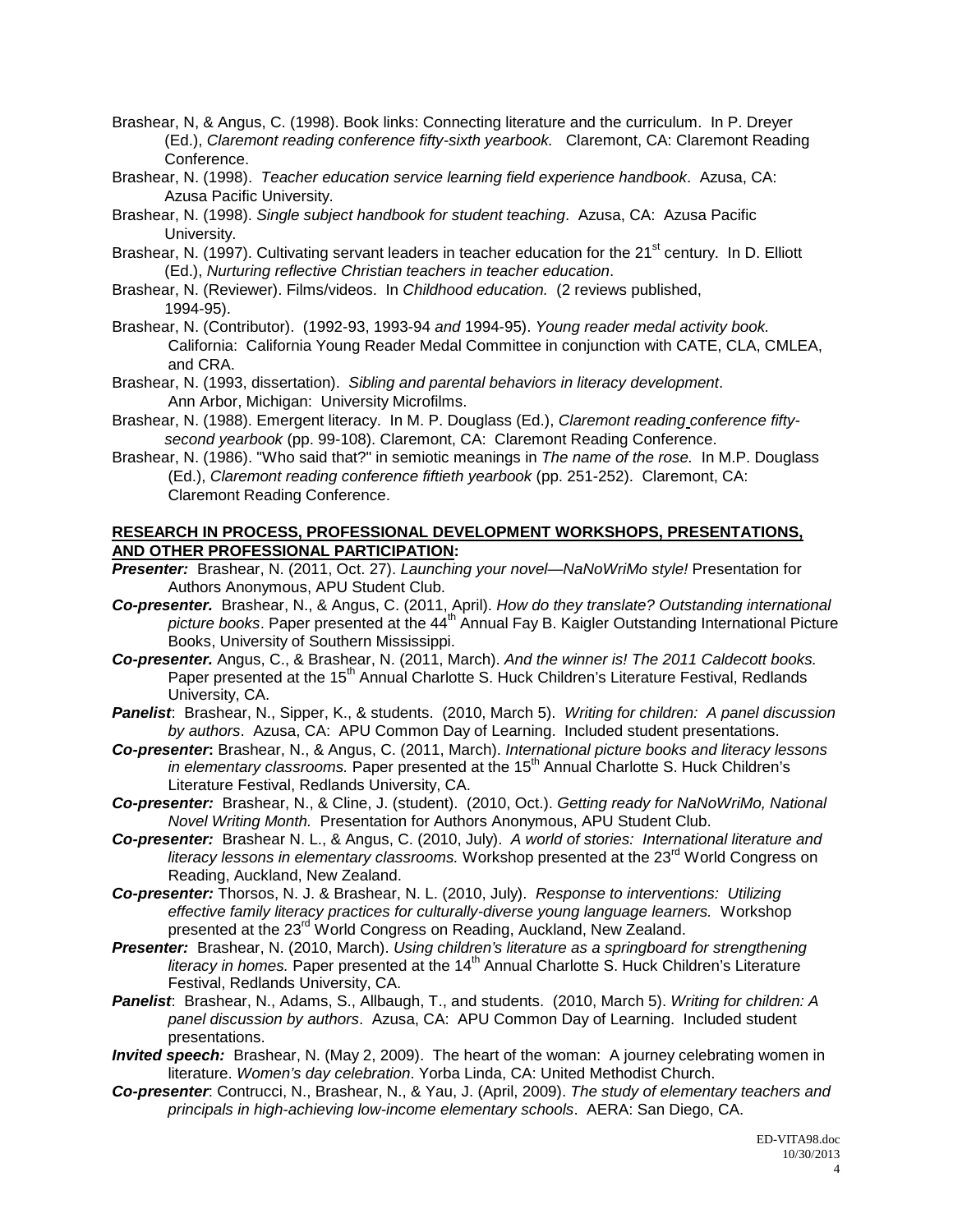- *Recipient:* Brashear, N. APU Creative Teaching Grant (2009-2010): "Integrating Technology into Teaching."
- *Elected member:* Board of directors for the Children's Literature and Reading Special Interest Group, International Reading Association, for a term of two years (2009-2011).
- *Co-presenter:* Bouslough, G., & Brashear, N. (2009, March 5). *Are graphic novels too graphic?* Azusa, CA: Common Day of Learning.
- *Panelist*:Brashear, N., Adams, S., Liu, D., students. (2009, March 5). *Writing for children: A panel discussion by authors*. Azusa, CA: Common Day of Learning.
- *Co-presenter:* Angus, C., & Brashear, N. (2009, Feb. 22). *A world of stories: International literature and literacy lessons in K-8 Classrooms.* Phoenix, AZ: International Reading Association.
- *Editor:* Brashear, N. for Liu's *Firefish* (final copy editing before publication).
- *Co-presenter:* Angus, C., **&** Brashear, N. (2008, Nov. 21). *Stories ring the world: Exploring our diverse world with outstanding international books*. San Antonio, Texas: National Council of Teachers of English.
- *Co-presenter:* Brashear, N., & Angus, C. (2008, July 30). *Stories ring the world: Exploring our diverse*  world with new and notable international books. San Jose, Costa Rica: 22<sup>nd</sup> World Congress on Reading.
- *Co-presenter*: Brashear, N., & Angus, C. (2008, May 8). *Stories ring the world: Engaging learners with great international books*. Atlanta, GA: 53rd International Reading Association.
- *Panelist*:Brashear, N., Harte, B., et al. (2008, March 5). *Writing for children: A panel discussion by authors*. Azusa, CA: Common Day of Learning.
- *Presenter:* Brashear, N. (2008, March). *Linking quality literature with family literature practices*. Redlands, CA: Charlotte S. Huck Literature Festival.
- *Co-presenter*: Brashear, N., & Angus, C. (2008, March). *Stories ring the world: Outstanding international books.* Redlands, CA: Charlotte S. Huck Literature Festival.
- *Co-presenter:* Angus, C., & Brashear, N. (Nov. 8, 2007). *The wonder of words in outstanding international books.* California Reading Association. Ontario, CA.
- *Recipient:* Brashear, N. (2007, 1995). *Celebrate literacy award*. Claremont, CA: The International Reading Association and the Foothill Reading Council and Azusa, CA: The East San Gabriel Valley Reading Council (2009) and The Foothill Reading Council and Azusa, CA: The East San Gabriel Valley Reading Council (1995).
- *Co-presenter*: Brashear, N., Yau, J., Contrucci, N., and Speaker, N. (April, 2007). *The study of elementary teachers and principals in high-achieving low-income elementary schools*. Noel Academy for Strengths-Based Leadership and Education. Azusa Pacific University, CA.
- *Co-presenter***:** Jantzi, J., & Brashear, N. (2007, March 3). *Effective strategies for defining and articulating assignment expectations.* CAPS In-service. Azusa Pacific University, CA.
- *Presenter:* Brashear, N. (2007, March 3). *How to work with students who speak English as a second language.* CAPS In-service. Azusa Pacific University, CA.
- *Co-presenter*: Thorsos, N., & Brashear, N. (2007, March). *Bridging home and school with literacy-building strategies and early interventions: What parents and teachers need to know about the paradigm change in the referral process.* Azusa Pacific University, CA: The National Association of Christians in Special Education.
- *Co-presenter*: Brashear, N., & Jantzi, J. (2007, March). "*Out of this world" pedagogy in cyberspace.*  Ontario, CA: Technology in Education International Conference and Exposition.
- **Co-presenter**: Thorsos, N., Colachico, D., Test, A., Warren, S., & Brashear, N. (2007, Jan.). *Effective inclusionary strategies for teachers, administrators, and families in the SST pre-referral and referral process: A toolbox to support students at risk.* Oahu, HI: The Hawaii International Conference on Education.
- *Research team member:* N. Brashear, J. Yau, N. Contrucci, & N. Speaker. (2006-2007). Analyzed the study. *Beating the odds: The strengths of elementary teachers and principals in high-achieving low-income schools.* Azusa Pacific University.
- *Co-presenter*: Brashear, N., & Angus, C. (2006, Nov.). *Great books for global connections: Crossing*  cultural borders with new and notable books. Sacramento, CA: 40<sup>th</sup> Annual California Reading Conference.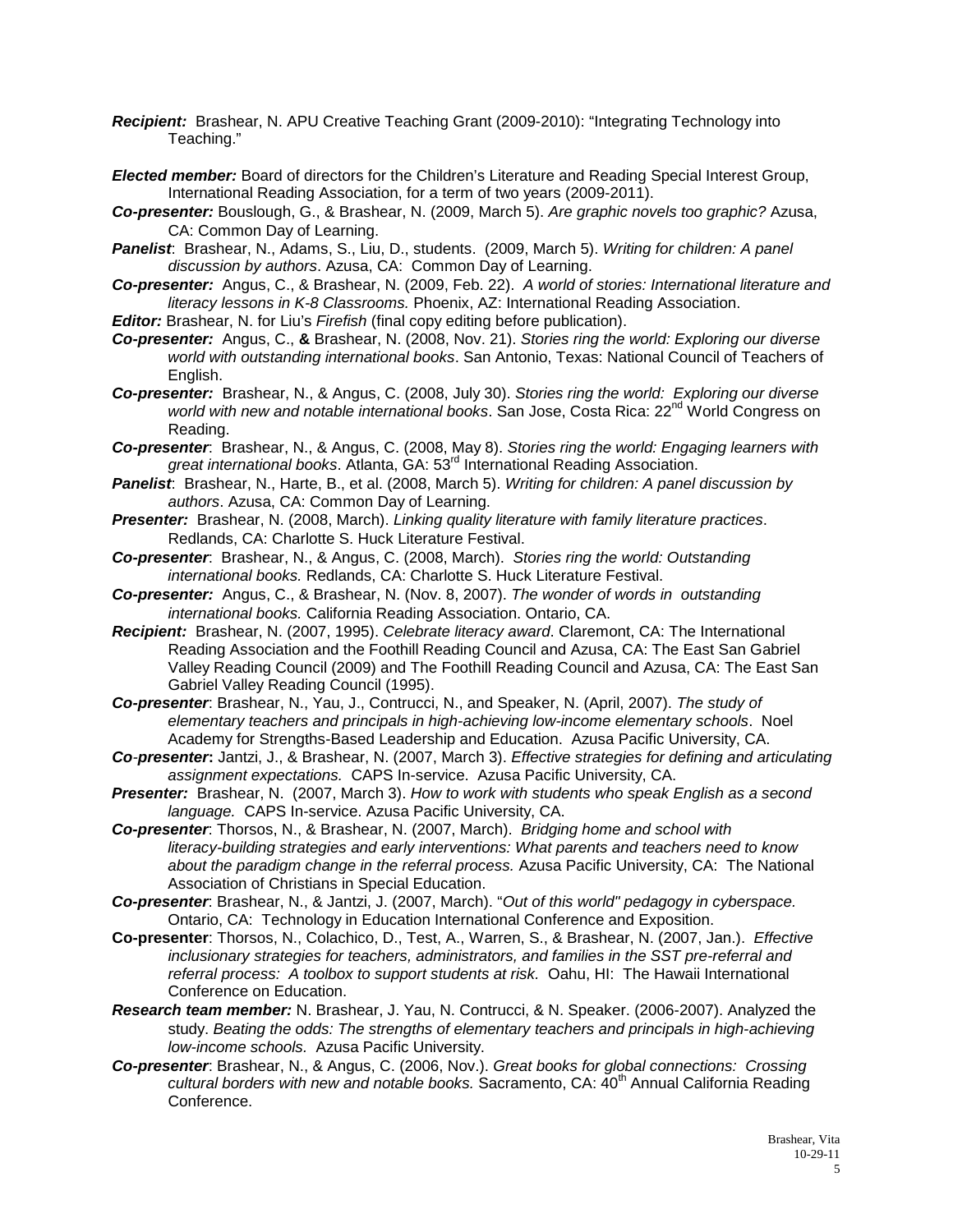- *Panelist (paper presentation):* Brashear, N. (2006, Nov.). *Teaching with great international books.* Nashville, TN: 96<sup>th</sup> Annual National Council of Teachers of English Convention.
- *Research design team member:* Schreiner, L, Houghton, G., Quinn, Lawson, D., Brashear, D, Yau, J., Contrucci, N., Andersen, B., & Kaiser, G. (2005-06). Designed and implemented study methodology. *Beating the odds: The strengths of elementary teachers and principals in highachieving low-income schools.* Azusa Pacific University.
- *Co-presenter***:** Brashear, N., Reeder, G., Thorsos, N., & Yee-Sakamoto, I. (2006, May 26). *Seeing with new eyes--The roles of academic study, faith, and practical applications in teacher education.* West Virginia: Coalition of Christian Teacher Educators Conference.
- *Co-presenter:* Angus, C., & Brashear, N. (2006, May 3). *Great books for global connections: Crossing cultural borders with new and notable Books.* Chicago: International Reading Association.
- *Presenter:* Brashear, N. (2006, March 12). *How higher education prepares new teachers to meet the needs of diverse populations of English language learners*. Oxford, England: Oxford Round Table at Lincoln College in the University of Oxford.
- *Discussant leader:* Brashear, N. (2006, March 13). *Connecting four presentations with conversation.* Oxford, England: Oxford Round Table at Lincoln College in the University of Oxford.
- *Presenter:* N. Brashear. (2006, February 28). *Using a strengths-based approach for building a dynamite business team.* Lake Stevens Business Network Meeting. Lake Stevens, Washington.
- *Co-presenter, Poster Session:* Thorsos, N., Colachico, D., & Brashear, N. (2006, January 8). *The role of the principals in the implementation of the goals 2000 mandate for inclusionary practices in Southern California school districts.* Oahu, Hawaii: 4th Annual Hawaii International Conference on Education.
- *Co-presenter:* Thorsos, N., Yee-Sakamoto, I., DomNwachukwu, C., & Brashear, N. (2006, January 6). *Impact of the partnership between school districts and universities: The role of an advisory*  board. Oahu, Hawaii: 4<sup>th</sup> Annual Hawaii International Conference on Education.
- *Presenter:* Brashear, N. (2005, June). *Faith integration development model*. Azusa, CA: Azusa Pacific University Faith Integration Symposium.
- *Presenter:* Brashear, N. (2005, July 29). *Strengths-based training in the teacher education curriculum.* New Orleans, LA: International Biennial Pi Lambda Theta Conference.
- *Presenter:* Brashear, N. (2005, August). *Using strengths for teaching and leadership*. Phoenix, AZ: Grand Canyon University School of Education Retreat.
- *Presenter:* Brashear, N. (2005, August). *Integrating faith into teaching curriculum*. Azusa, CA: Azusa Pacific University Faith Integration Symposium.
- *Presenter:* Brashear, N. (2005, June). *Leading in the face of change.* Cedar Springs, WA: Christian Colleges and Universities (CCCU ) Women in Leadership Development Retreat.
- *Invited Participant:* (2004, March). *TOPS II Program* (APU Leadership Training). Azusa, CA: Azusa Pacific University.
- *Co-presenter***:** Jantzi, J., Durfield, R., & Brashear, N. (2004, March). *Portfolios are not first*. Ontario, CA: Technology in Education International Conference and Exposition.
- *Co-presenter:* Angus, C., Brashear, C., & Newman, M. (2003, November). *Notable books for a global society*. San Diego, CA: The California Reading Association.
- *Co-presenter*: Stanford, B., Pacino, M., Brashear, N., & Mikolasko, B. (2003, May). *The values of character education in a unique camp.* Azusa, CA: *The Character Conference.*
- *Recipient:* Brashear, N. (2003, May). *Celebrate literacy award*. Azusa, CA: The International Reading Association and the Foothill Reading Council.
- *Co-presenter*: Boerner G., Jantzi, J., & Brashear, N. (2003, March). *Planning for instruction: A teacher education case study.* San Jose, CA: Society for College and University Planning (SCUP), Pacific Regional Conference.
- *Co-presenter:* Angus, C., Brashear, N., & Newman, M. (2002, November). *Book time: Engaging readers with new and notable books.* Sacramento, CA: The California Reading Association.
- *Panelist:* Stanford, B., Weeks, D., & Brashear, N. (2002, September). *Faith integration for new faculty workshop series presentation*. Azusa, CA: Azusa Pacific University.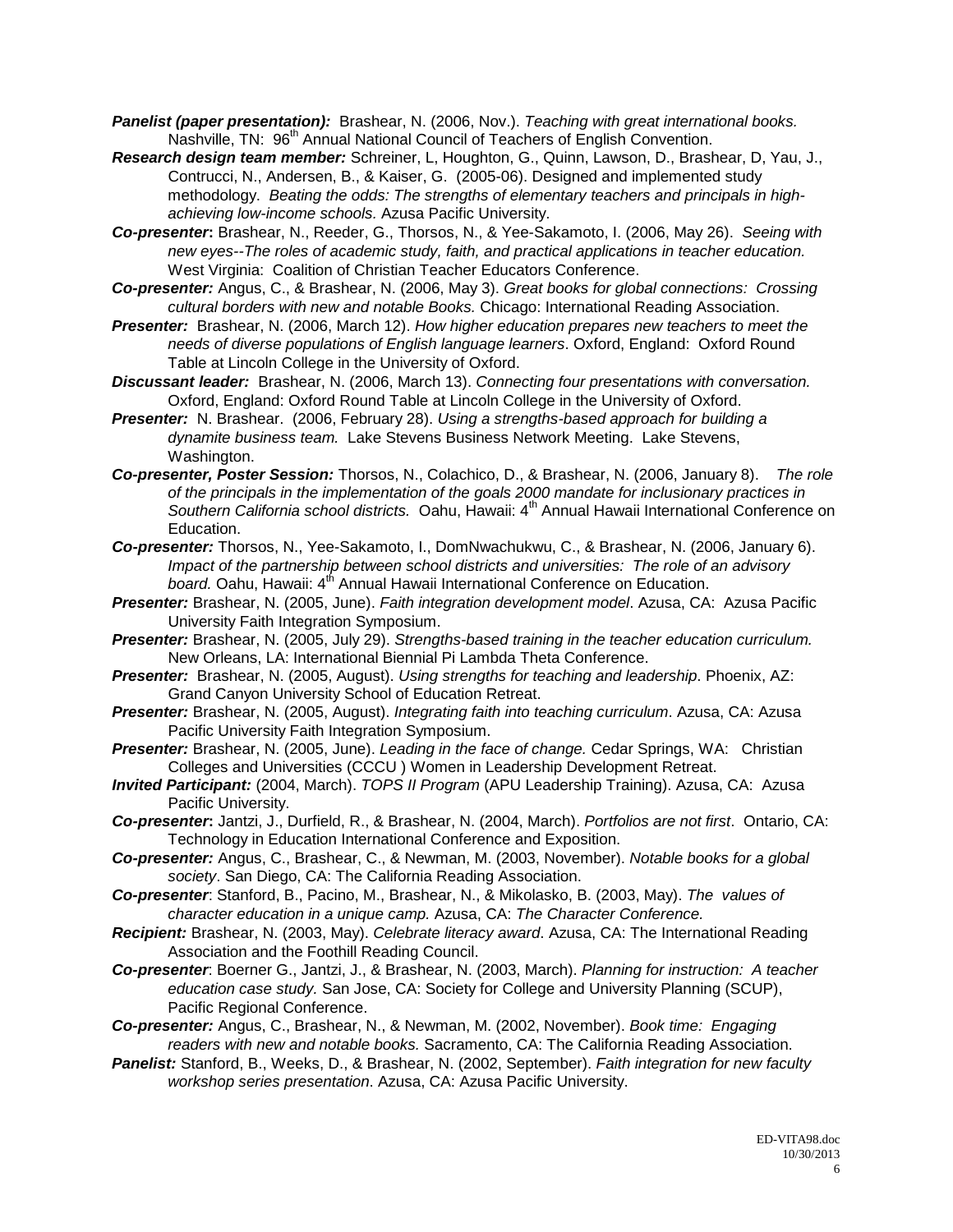- *Co-presenter:* Angus, C., Brashear, N., Newman, M., & Bell, A. (2002, May). *Around the world in 80 books: Sharing international books with children.* San Francisco, CA: The International Reading Association.
- *Co-presenter:* Stanford, B., Pacino, M., Brashear, N., Mikolasko, B. & Rocha, J. (2002, April). *Egalitarian culture found in study of cross-group character camp.* New Orleans, LA: AERA.
- *Co-presenter:* Stanford, B., Jiang, Y., Pacino, M., Brashear, N., & Mikolasko, B. (2002, April). *Will they remember?: Value perceptions of children and parents and cross-group connections after a unique character camp.* New Orleans, LA: AERA.
- *Co-presenter:* Brashear, N., Stanford, B., Pacino, M., & Mikolasko, B. (2002, April). *Creating a caring community: A collaborative summer camp model.* San Diego, CA: The Association for Childhood Education International (ACEI).
- *Presenter:* Brashear, N. (2002, March). *Promoting literacy links between families and schools*. Claremont, CA: The Claremont Reading Conference.
- *Invited Participant:* (2002, March). *TOPS I Program* (APU Leadership Training). Azusa, CA: Azusa Pacific University.
- *Co-presenter:* Franson, T., & Brashear, N. (2002, February). *How do we lead together?* Carlsbad, CA: Azusa Pacific University's President's Leadership Summit.
- *Presenter:* Brashear, N. (2001, October). *Scaffolding for literacy development.* Azusa, CA: East San Gabriel Valley Reading Council Fall Conference.
- *Co-presenter:* Angus, C., Brashear, N., & Newman, M. (2001, November). *Book links: The literaturemusic-language arts connection.* Ontario, CA: The California Reading Association.
- *Recipient:* Brashear, N. (2000, May). *Teacher of the Year and Excellence in Leadership Award*. Azusa, CA: Azusa Pacific University.
- *Co-Presenter:* Angus, C., & Brashear, N. (1999, November). *The literature-music-language arts connection.* Long Beach, CA: The California Reading Association.
- *Guest speaker:* Brashear, N. (1999-2004). *Personal reflections on ethnographic research.* Azusa, CA: Azusa Pacific University. (Yearly presentation in B. Stanford's doctoral research course.)
- *Co-Presenter:* Kaiser, G., & Brashear, N. (1999, October). *The developmental approach to effective spelling instruction.* Azusa, CA: East San Gabriel Valley Reading Council Fall Conference.
- *Presenter***:** N. Brashear. (1999, October). *Family and school: Literacy connections.* Azusa, CA: East San Gabriel Valley Reading Council Fall Conference.
- *Panelist:* Watkins, A., Sheridan, D., Lesh, A., McIntire, D., Pacino, M., Stanford, B., & Brashear, N. (1999, February). *Beyond the rhetoric: Strategies for exploring values within institutions of Christian higher education.* San Diego, CA: The Quality/Retention Project of the Coalition for Christian Colleges & Universities Conference, Promoting Excellence in Christian Higher Education--The Role of Faculty in Student Success.
- *Co-Presenter:* Angus, C., & Brashear, N. (1998, March). *Book links: Creating curricular connections.*  Claremont, CA: The Claremont Reading Conference.
- *Co-Presenter:* Hedges, J., & Brashear, N. (1998, February). *Censorship in literature*. Common Day of Learning. Azusa, CA: Common Day of Learning.
- *Co-Presenter:* Brashear, N., & Bacer, K. (1998, February). *Teaching as a subversive activity: Preparing teachers to make a difference*. Azusa Pacific University: Common day of Learning.
- *Co-Presenter:* Angus, C., & Brashear, N. (1997, November). *Book links: Integrating literature and curriculum through the book arts.* San Diego, CA: The California Reading Association.
- *Presenter:* Brashear, N. (1997, March 20). *Scaffolding literacy development in the family environment: Children under construction*. Claremont, CA: The Claremont Reading Conference.
- **Presenter**: Brashear, N. (1997, July). *Teaching skills in context*. San Diego, CA: Pi Lambda Theta 40<sup>th</sup> leadership conference.
- *Co-Presenter:* Angus, C., & Brashear, N. (1996, November). *Tracks, trails, and trickster tales.* San Diego, CA: California Reading Association.
- *Co-Presenter***:** Angus, C., & Brashear, N. (1996, October). *Reading across America: Celebrating America with books to read aloud.* Azusa, CA: The East San Gabriel Valley Reading Council.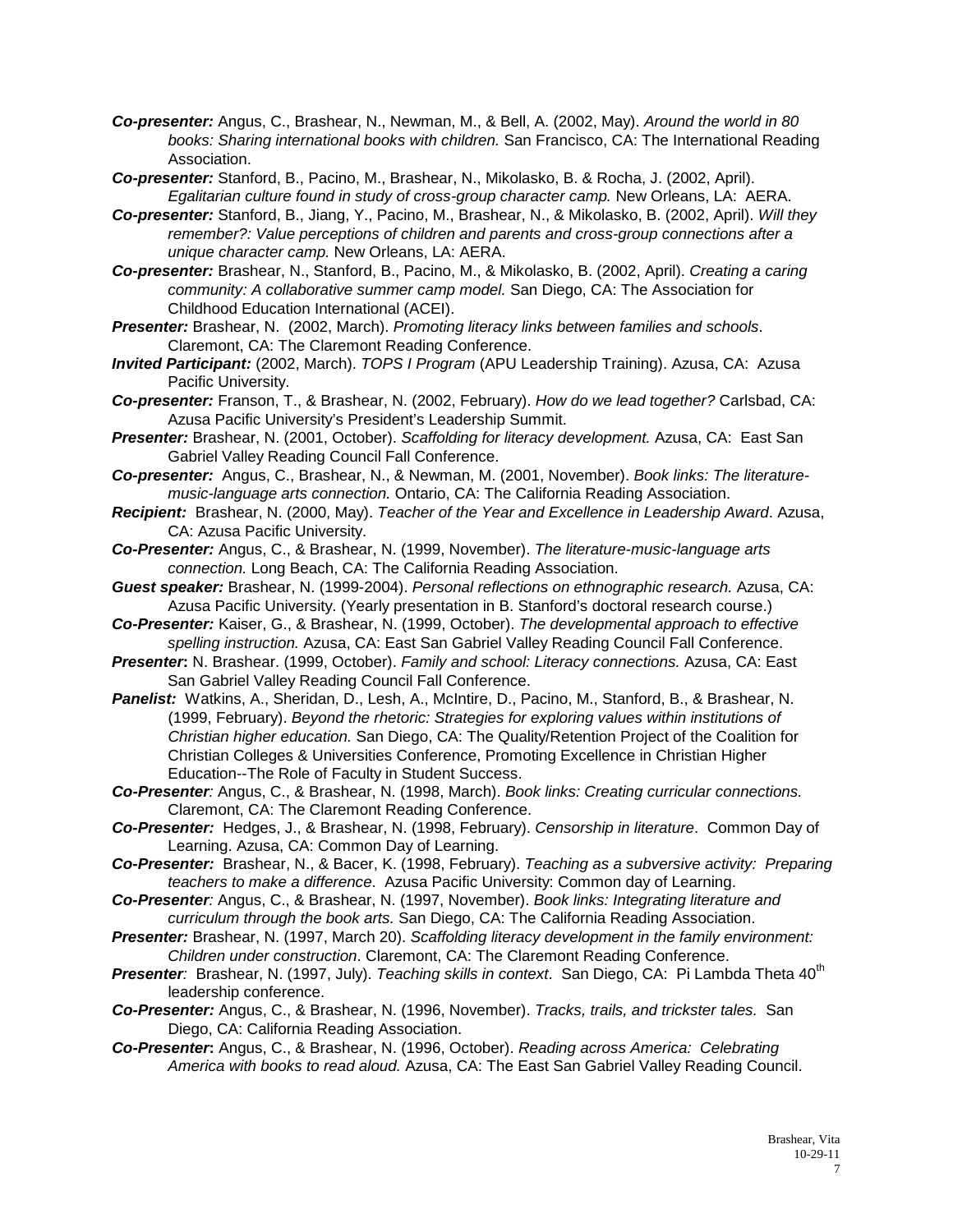- *Panel Discussion Leader:* Brashear, N., & Garlett, M. (1996, May). *Teacher education in Christian institutions.* Azusa, CA: 2nd Biennial Symposium--Nurturing Reflective Christians to Serve in Education.
- *APU/District Workshop Presenter:* Stanford, B., Brashear, N., Garlett, M., et al. (1995, June). *How AUSD schools are being served through service learning: A workshop for teachers.* Azusa, CA: The ASK Grant in-service on service learning in the secondary school for teachers and students.
- *Presenter:* Brashear, N. & Angus, C. (1993-1996) *Family literacy, Integrating Literature and Science, Packaging Poetry for Storytelling and Reading Aloud,* and *Using Folk Tales and Picture Books to Develop Positive Attitudes Towards Aging* presented at the California Reading Association, International Reading Association, California Science Teachers Association, National Council of Teachers of English, California Library Association, and the CSUSB Reading Conference.

#### **RELATED EXPERIENCE—Azusa Pacific University**:

- (Course Mentor) CAPS Online ENGL111; mentoring APU adjuncts Ann Test and Tami Lincoln (Oct.- Dec. 2011)
- Curriculum Designer (Subject Matter Expert): (APOU) online ENGL111—designed course; (CAPS) online ENGL111—designed course; (HDEV) online ENGL433—designed course, Sept. 2010; (HDEV) face-to-face ENGL433 update, March 2010

Consultant with Glendora Public Library, California Reads (proposed grant—in process), October 2011

University Partner with Glendora Public Library, Early Leaning with Families (ELF) Program, (service learning in-home daycare literature project for students in ENGL434, Children's Literature, Sept. 2007-present)

University Student Misconduct Committee Member, November 2010

(Proposal Reviewer) Research Symposium, School of Education, 2010

APU Faculty Writing Retreat participant, Malibu, Summers 2006-present

- (Participant) Critical Questions Workshop #1 (Faculty Development Workshop: Skill Development in Teaching), 2010
- Interim Co-Chair (with J. Bentz): Department of English (while Chair was on sabbatical), Spring 2010
- Chair, Search Committee (English Department, Children's Literature Position), Spring 2010 Judge for Freshman Writing Competition (2006-present)
- Writing Mentor for APU Sigma Tau Delta Students (conference entries), 2007-present

Editorial/Proofreading Feedback for Colleague Book and Other Manuscripts: Nilsa Thorsos (Summer,

2011), Ruth Givens (Summer, 2011), Monica Ganas (Spring, 2010), and Diana Glyer (Fall, 2005)

Professional Development School Committee, ex-officio member, 2004-2005

EDUCABS NCATE Steering Committee Member, 2003-2006

TPA Committee Member (Teacher Education), 2002-2006

(Education) Dean's Cabinet, 2002-2006

Chair, Search Committee for Department of Teacher Education, 1997-2006

Co-director (with Career Center) for APU Annual Teacher Interview Day, 1995-2006

Chair, APU Teacher Education Advisory Board, 1997-2006

APU Chairs Advisory Committee, 2002-2006

Heart-to-Heart Mentor, APU, 1999-2005

APU Dissertation Committee Member, Joy Varnell--doctoral student, 2003-2004

Opening remarks, Liberal Studies Graduation Reception, May '03, December '04

Associate Dean Search Committee, 2002-2004

"IDEA"—Defining Cultural Diversity Within Service Learning (committee member--designing a research tool to measure attitude changes through a collaborative initiative with the community) at APU (Judy Hutchinson, Chair), 2003

Azusa Pacific University Service Learning Conference invited participant, 2002

Opening Remarks to Parents, GATE Summer School at APU, June 2003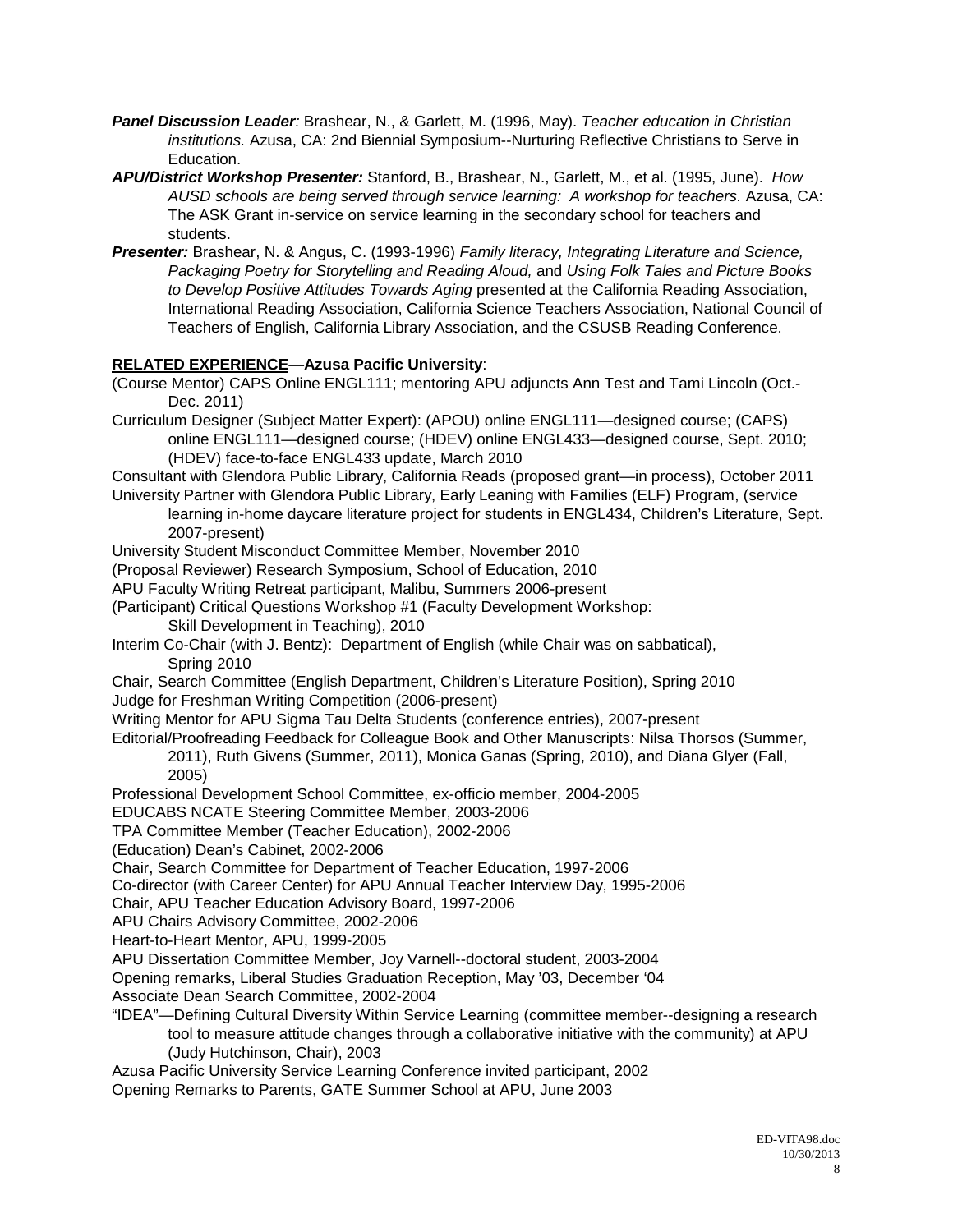Team Review Member, Board of Institutional Review for the CCTC for 2042 documents from Santa Clara University and Point Loma University, 2001-2002

Teacher Education Search Committee Chair, 1997-2006

Dean Search Committee Member, 2001-2004

APU Faculty Writing Retreats, 2001-present

Graduate Spiritual Task Force, 2001-2003

President's Leadership Retreat Planning Committee, 2001-02

Teacher Education leadership participant, APU CCTC/NCATE accreditation visit, 2001

Women in Leadership Development Institute (WLDI) Participant—CCCU Women in Leadership (Washington, 2000, 2003, and 2005)

Member, APU WASC Sub-committee Two, 1999

Member, Teacher Education All-University Advisory Council—for accreditation, APU, 1999-2001

Workshop Participant, NCATE (National Council for Accreditation of Teacher Education in Washington, D.C.), 1999, 2000, and 2003

Workshop Participant, Faculty Development Institute, "Faith, Learning, and Communities in Cyberspace: Creating Quality Courses for Web Environments," Christian University GlobalNet, Denver CO, 1999

Workshop Participant, The Academy of Instructional Technology, "Web Support for the Classroom," APU, Simmerok, 1999

Workshop Participant, Faculty Seminar in the Liberal Arts, "Dante: The Divine Comedy," APU, 1999 Attendee, National Association for Alternative Certification (Bellevue, WA, April, 1999)

Welcoming Remarks (for session), "Sesquicentennial Institute for Fourth Grade Teacher" (Darling Library, APU, May 15, 1999). Sponsored by Center for History-Social Science Education, California State University at Dominguez Hills

Welcoming Remarks, APU/AZUSA Unified School District Gifted and Talented Education (GATE) Leadership Conference,1999

Member, Steering Committee for APU/Azusa Unified School District GATE Leadership Conference, 1998-2001

Member, Steering Committee, Boyer Center for Research on Ethics and Values,1998-2005

Member, APU Service Learning Steering Committee,1996-2003

Member, APU Music Education Advisory Committee,1998-2002

Member, APU Boyer Scholarship Committee,1997-2005

Member, APU English Education Advisory Committee, 1995-present

Member, APU EDUCABS Leadership Team,1994-2006

Member, APU Service Learning Committee,1995-2005

Member, APU Honors Council, 1995-97

Member, APU Career Center Evaluation Team,1996-97

California Council on the Education of Teachers, delegate and voting member, 1994-2006

#### **PROFESSIONAL ORGANIZATIONS:**

Association for Childhood Education International (ACEI), 1998-2004

Association for Educational Research Association (AERA), 2000-2010

California Council on the Education of Teachers (APU representative and voting delegate),1998-2006

The California Reading Association (CRA), 1996-present

Children's Literature Council of Southern California, 2006-2010

Delta Kappa Gamma (Delta Phi), Scholarship Committee, 2001-present

The East San Gabriel Valley Reading Council (ESGVRC), 1998-2005

Foothill Reading Council, 1995-1998, 2006-present

Independent California Colleges and Universities Council on the Education of Teachers (APU representative and voting delegate), 1994-2006.

International Reading Association (IRA), 1996-present; Children's Literature Special Interest Group, 2006-present

Modern Language Association, 2006-present